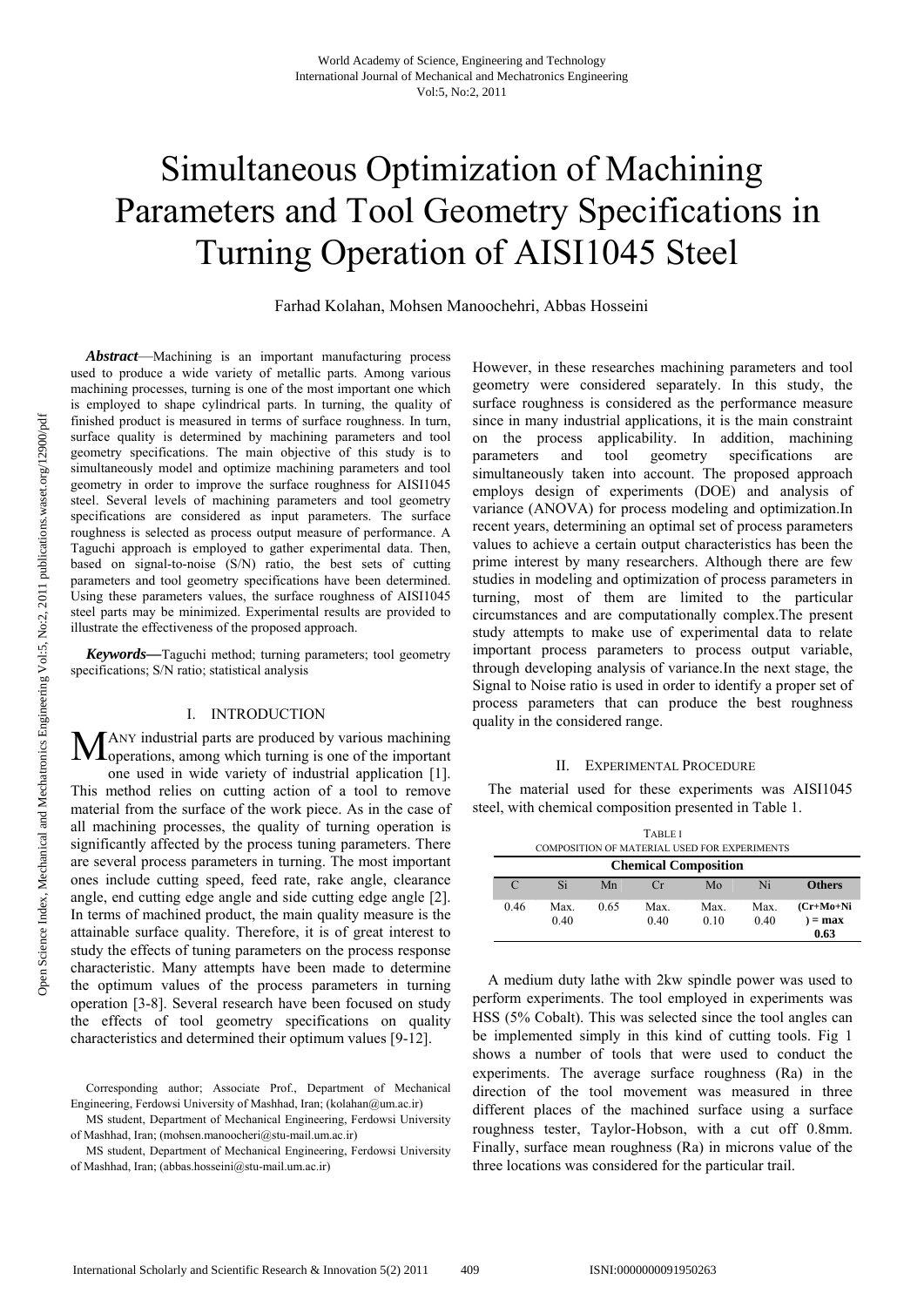

Fig. 1 Some sample tools used in experiments



Fig. 2 Overall configuration of a Taylor-Hobson roughness tester

## III. MODELING DEVELOPEMENT

The important controlling process parameters and tool geometry in turning include rake angle  $(y)$ , side cutting edge angle  $(X)$ , end cutting edge angle  $(X')$ , cutting speed  $(Y)$ and feed rate  $(f)$ . In turn depth of cut, nose radius and free angle are set as constant parameters. Input parameters accompanied with different levels are shown in Table 2.

|   | <b>TABLE II</b><br><b>INPUT PARAMETERS IN DIFFERENT LEVELS</b> |               |                          |         |                |  |  |  |
|---|----------------------------------------------------------------|---------------|--------------------------|---------|----------------|--|--|--|
|   | (Degree)                                                       | X<br>(Degree) | $X^{\prime}$<br>(Degree) | (m/min) | $(mm$ /rev $)$ |  |  |  |
|   |                                                                |               |                          | 18      | 0.05           |  |  |  |
|   |                                                                | 10            | 8                        | 36      | 0.2            |  |  |  |
| 3 | 10                                                             | 20            | 12                       | 52      | 0.35           |  |  |  |
|   | 15                                                             | 30            | 16                       | 73      | 0.5            |  |  |  |
|   | 20                                                             | 40            | 20                       | 104     | 0.65           |  |  |  |

In this study, surface roughness has been chosen as the main process response characteristics to investigate the influence of the above parameters. The experimental results were obtained using design of experiment (DOE) technique by Taguchi approach. Taguchi espoused an excellent philosophy for quality control in the manufacturing industries. Indeed. his doctrine is creating an entirely different breed of engineers who think, breathe and live quality. His philosophy has far reaching consequences, yet it is founded on three very simple and fundamental concepts. The whole of the technology and techniques arise entirely out of these three ideas. These concepts are as follows:

- Quality should be designed into the product and not inspected into it.
- Quality is best achieved by minimizing the deviation from a target.
- The cost of quality should be measured as a function of deviation from the standard and the losses should be measured system-wide.

In the Taguchi method the results of the experiments are analyzed to achieve one or more of the following three objectives:

- To establish the best or the optimum condition for a product or a process
- To estimate the contribution of individual factors
- To estimate the response under the optimum conditions

The optimum condition is identified by studying the main effects of each of the factors. The process involves minor arithmetic manipulation of the numerical results and usually can be done with the help of a simple calculator. The main effects indicate the general trend of the influence of the factors [13]. Knowing the characteristic, i.e., whether a higher or lower value produces the preferred result, the levels of the factors which are expected to produce the best results can be predicted. The knowledge of the contribution of individual factors is a key to deciding the nature of the control to be established on a production process. The analysis of variance (ANOVA) is the statistical treatment most commonly applied to the results of the experiment to determine the percent contribution of each factor. Study of the ANOVA table for a given analysis helps to determine which of the factors need control and which do not.Once the optimum condition is determined, it is usually a good practice to run a confirmation experiment. It. is, however, possible to estimate performance at the optimum condition from the results of experiments conducted at a non-optimum condition. It should be noted that the optimum conditions may not necessarily be among the many experiments already carried out, as the Orthogonal Array for experiments represents only a small fraction of all the possibilities.Taguchi suggests two different routes to carry out the complete analysis. First, the standard approach, where the results of a single run, or the average of repetitive runs, are processed through main effect and ANOVA analysis as identified above. The second approach, which he strongly recommends for multiple runs, is to use signal to noise ratio *S/N* for the same steps in the analysis. *S/N* analysis determines the most robust set of operating conditions from variations within the results [13].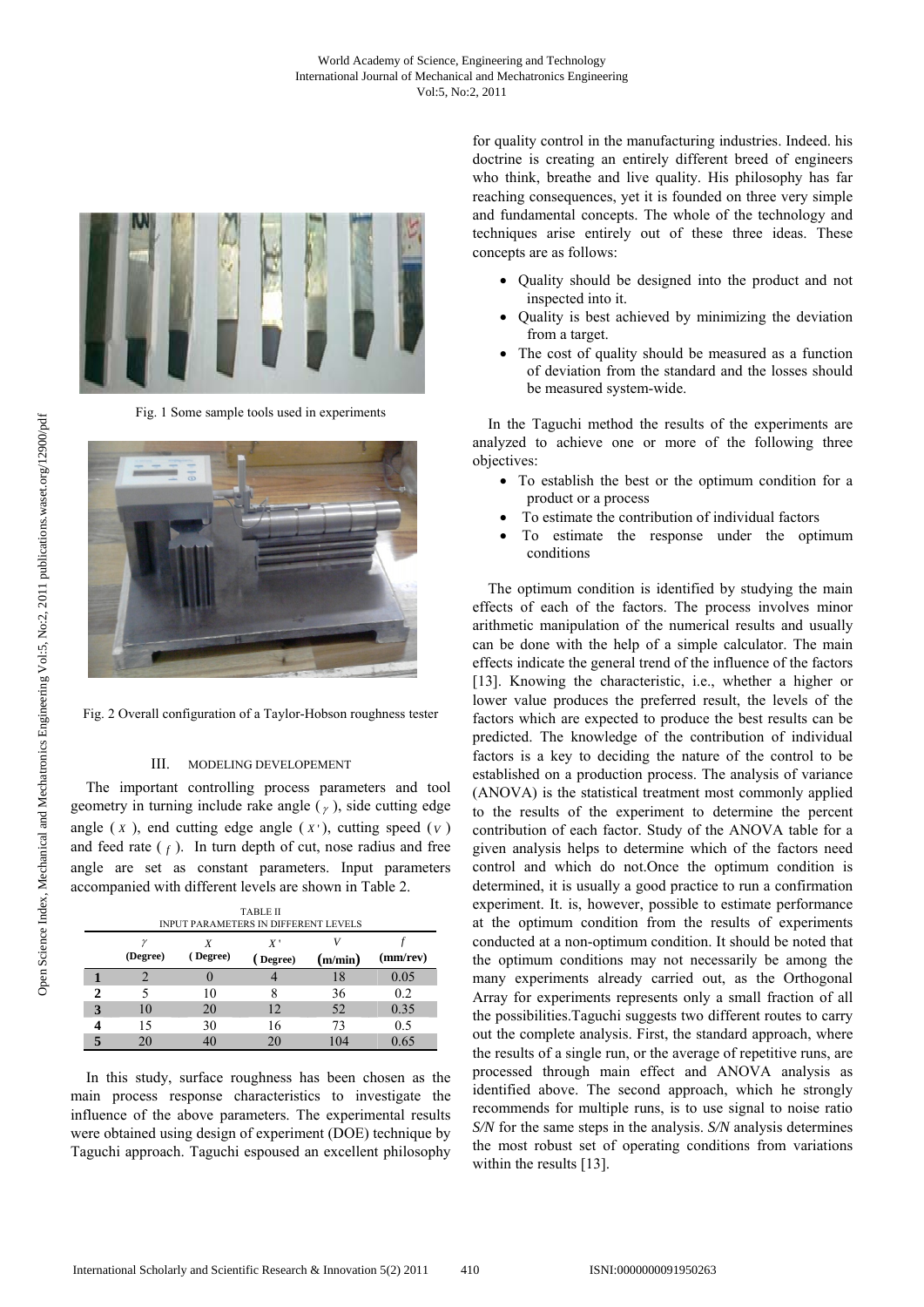Table 3 shows some of the experiment settings obtained by Taguchi DOE matrix, Orthogonal Array L<sub>25</sub>. As shown, a total of 25 experiments were performed to gather the required data. In this table, the first five columns show the process parameters settings given by Taguchi DOE matrix. The last column (Ra) is the measured process output resulted from different experiments.

|                         | TABLE III<br>DOE MATRIX AND RESULTS FOR THE TURNING |                         |                          |                         |                         |         |  |  |
|-------------------------|-----------------------------------------------------|-------------------------|--------------------------|-------------------------|-------------------------|---------|--|--|
| R <sub>0</sub><br>W     | γ                                                   | X                       | $\overline{X}$           | V                       | f                       | $R_{a}$ |  |  |
| $\mathbf{1}$            | $\mathbf{1}$                                        | $\overline{1}$          | $\mathbf{1}$             | $\mathbf{1}$            | $\mathbf{1}$            | 8.13    |  |  |
| $\boldsymbol{2}$        | 1                                                   | $\overline{c}$          | $\overline{c}$           | $\overline{c}$          | $\boldsymbol{2}$        | 9.12    |  |  |
| $\overline{\mathbf{3}}$ | $\mathbf{1}$                                        | $\overline{\mathbf{3}}$ | $\overline{\mathbf{3}}$  | $\overline{\mathbf{3}}$ | $\overline{\mathbf{3}}$ | 28.6    |  |  |
| $\overline{\bf 4}$      | $\mathbf{1}$                                        | $\overline{4}$          | $\overline{\mathbf{4}}$  | $\overline{4}$          | $\overline{4}$          | 20.6    |  |  |
| 5                       | $\mathbf{1}$                                        | 5                       | 5                        | 5                       | 5                       | 2.11    |  |  |
| 6                       | $\overline{c}$                                      | $\mathbf{1}$            | $\overline{c}$           | 3                       | 4                       | 8.38    |  |  |
| $\overline{7}$          | $\overline{c}$                                      | $\overline{c}$          | $\overline{\mathbf{3}}$  | $\overline{4}$          | 5                       | 4.01    |  |  |
| 8                       | $\overline{c}$                                      | 3                       | $\overline{\mathcal{L}}$ | 5                       | $\mathbf{1}$            | 1.5     |  |  |
| $\boldsymbol{9}$        | $\overline{c}$                                      | $\overline{4}$          | 5                        | $\mathbf{1}$            | $\overline{c}$          | 5.17    |  |  |
| 10                      | $\overline{c}$                                      | 5                       | 1                        | $\boldsymbol{2}$        | 3                       | 40.2    |  |  |
| 11                      | 3                                                   | $\mathbf{1}$            | 3                        | 5                       | $\overline{2}$          | 2.1     |  |  |
| 12                      | 3                                                   | $\overline{\mathbf{c}}$ | $\overline{\mathbf{4}}$  | $\mathbf{1}$            | 3                       | 9.88    |  |  |
| 13                      | $\mathfrak{Z}$                                      | 3                       | 5                        | $\overline{c}$          | $\overline{4}$          | 7.53    |  |  |
| 14                      | 3                                                   | $\overline{4}$          | $\mathbf{1}$             | 3                       | 5                       | 15.5    |  |  |
| 15                      | $\overline{\mathbf{3}}$                             | 5                       | $\overline{2}$           | $\overline{4}$          | $\mathbf{1}$            | 3.37    |  |  |
| 16                      | 4                                                   | $\mathbf{1}$            | $\overline{\mathcal{L}}$ | $\overline{2}$          | 5                       | 3.25    |  |  |
| 17                      | $\overline{4}$                                      | $\overline{c}$          | 5                        | $\overline{\mathbf{3}}$ | $\mathbf{1}$            | 1.9     |  |  |
| 18                      | 4                                                   | 3                       | 1                        | 4                       | $\overline{\mathbf{c}}$ | 4.1     |  |  |
| 19                      | $\overline{4}$                                      | $\overline{4}$          | $\overline{c}$           | 5                       | 3                       | 4.42    |  |  |
| 20                      | 4                                                   | 5                       | 3                        | $\mathbf{1}$            | $\overline{4}$          | 39.4    |  |  |
| 21                      | $\sqrt{5}$                                          | $\,1$                   | 5                        | $\overline{4}$          | $\overline{\mathbf{3}}$ | 1.85    |  |  |
| 22                      | 5                                                   | $\overline{c}$          | $\,1$                    | 5                       | $\overline{4}$          | 3       |  |  |
| 23                      | 5                                                   | $\overline{\mathbf{3}}$ | $\overline{c}$           | $\,1$                   | 5                       | 14.6    |  |  |
| 24                      | 5                                                   | $\overline{4}$          | 3                        | $\boldsymbol{2}$        | $\mathbf{1}$            | 1.58    |  |  |
| 25                      | 5                                                   | 5                       | $\overline{4}$           | $\overline{\mathbf{3}}$ | $\overline{c}$          | 2.1     |  |  |

## *A. Signal to Noise Ratio*

In Signal to Noise (S/N) analysis, the term "signal" represents the desirable values; while the "noise" delineates the undesirable values. The formulae for signal-to-noise are designed such that the experimentalist can always select the larger factor level settings to optimize the quality characteristics of an experiment. Therefore, the method of calculating the signal-to-noise ratio depends on whether the quality characteristic smaller-the-better, larger-the-better or nominal-the-better formulation is desired [8].In this sense the smaller the better characteristic is given by:

$$
S/N = -10\log_{10}(\frac{1}{n}\sum_{i=1}^{n}(y_i)^2)
$$
 (1)

The larger the better output is represented as:

$$
\mathbf{S/N} = -10\log_{10}\left(\frac{1}{n}\sum_{i=1}^{n}\frac{1}{\mathbf{y}i^{2}}\right)
$$
 (2)

Finally the nominal the better characteristic may be stated by:

$$
S/N = -10\log_{10}\frac{1}{n}\sum_{i=1}^{n}(yi - yo)^2\tag{3}
$$

In the above equations,  $(y_i)$  is the value of the output (surface roughness) for the test in i*th* trial and (n) is the number of tests in the trial. In the problem under consideration, the high signal-to-noise ratios are always preferred. For lower-the-better characteristics, this translates into lower process average and improved consistency from one unit to the next or both. In this study the quality characteristic has smaller-the-best formulation and hence Eq. (1) has been used. However, the cutting parameters for surface roughness still need to be known so that optimal combinations of the cutting parameter levels can be determined more accurately. This matter will be discussed using analysis of variance in the next section.

## *B. Analysis of Variance*

Analysis of variance is a method of portioning variability into identifiable sources of variation and the associated degree of freedom in an experiment. The frequency test (F-test) is utilized in statistics to analyze the significant effects of the parameters, which form the quality characteristics [8].Table IV shows ANOVA analysis of S/N ratio for surface roughness. This analysis was performed for 5% level of significant, i.e., 95% level of confidence. The last column of the table shows the "percent" contribution (P) of each factor as the total variation, indicating its influence on the result.

| <b>TABLE IV</b><br>RESULTS OF ANOVA ANALYSIS OF S/N RATIO |                |              |        |        |               |         |         |  |
|-----------------------------------------------------------|----------------|--------------|--------|--------|---------------|---------|---------|--|
|                                                           | DF             | <b>SeqSS</b> | Adj SS | AdjMS  | <b>F</b> Test | P value | $P(\%)$ |  |
| $\boldsymbol{X}$                                          | $\overline{4}$ | 422.7        | 422.7  | 105.69 | 8.80          | 0.029   | 14.17   |  |
| X'                                                        | 4              | 312.1        | 312.1  | 78.02  | 6.50          | 0.049   | 9.98    |  |
| $\gamma$                                                  | $\overline{4}$ | 568.7        | 568.7  | 142.18 | 11.84         | 0.017   | 19.69   |  |
| V                                                         | 4              | 629.4        | 629.4  | 157.35 | 13.10         | 0.014   | 21.98   |  |
| $\overline{f}$                                            | $\overline{4}$ | 662.8        | 662.8  | 165.70 | 13.80         | 0.013   | 23.25   |  |
| Error                                                     | 4              | 48.05        | 48.05  | 12.01  |               |         | 10.91   |  |
| <b>Total</b>                                              | 24             | 2643         |        |        |               |         | 100     |  |

From the analysis of Table 4 it is apparent that, the F-values of cutting speed, feed rate, rake angle, side cutting edge angle and end cutting edge angle were all greater than  $F_{0.05,44} = 6.38$ and have statistical as well as physical significance on the